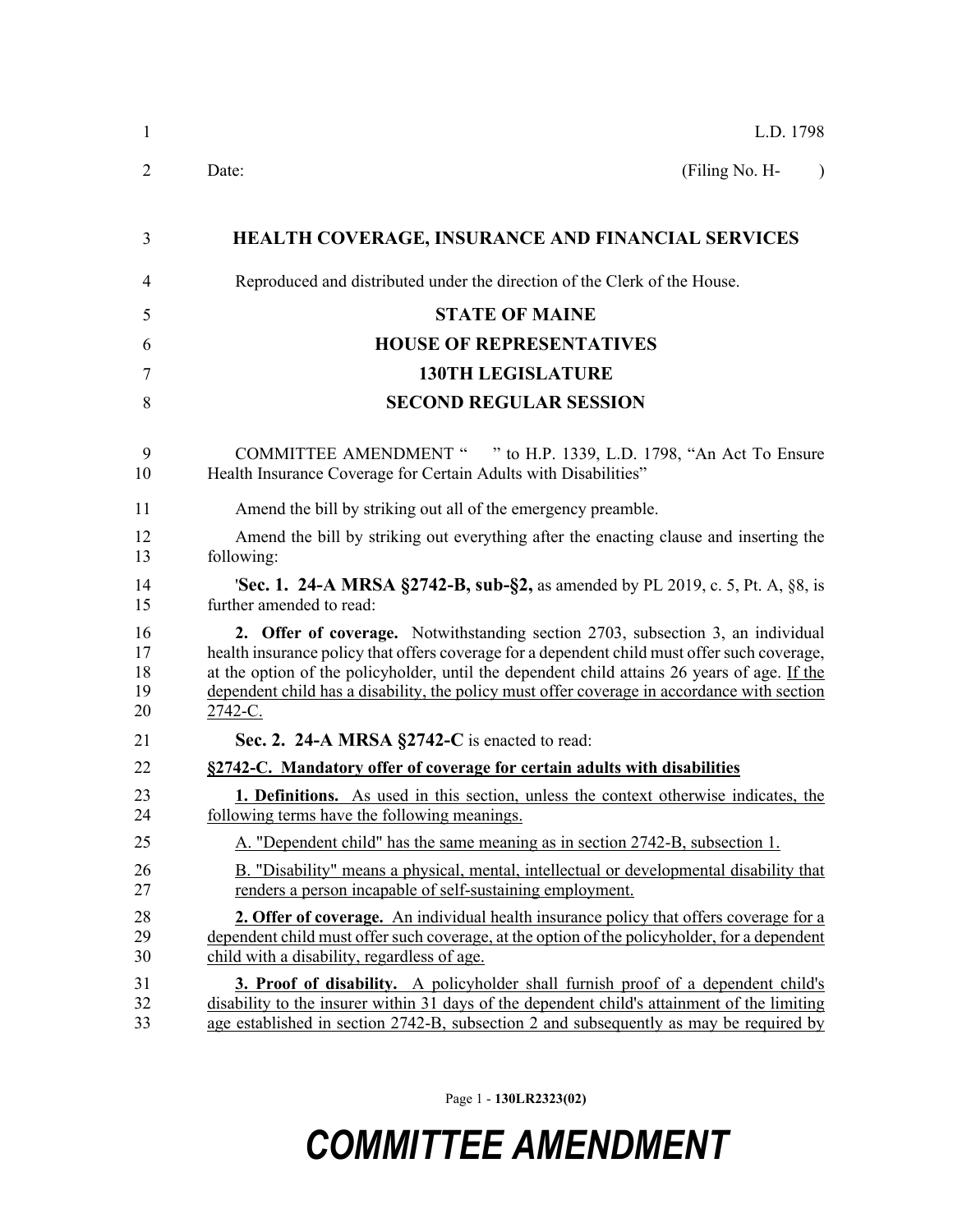| the insurer, but the insurer may not require proof more frequently than annually after the<br>2-year period following the dependent child's attainment of the limiting age.                                                                                                                                                                                                                                                                                 |
|-------------------------------------------------------------------------------------------------------------------------------------------------------------------------------------------------------------------------------------------------------------------------------------------------------------------------------------------------------------------------------------------------------------------------------------------------------------|
| Sec. 3. 24-A MRSA §2833-B, sub-§2, as amended by PL 2019, c. 5, Pt. A, §13, is<br>further amended to read:                                                                                                                                                                                                                                                                                                                                                  |
| 2. Offer of coverage. Notwithstanding section 2822, a group health insurance policy<br>that offers coverage for a dependent child must offer such coverage, at the option of the<br>parent, until the dependent child attains 26 years of age. If the dependent child has a<br>disability, the policy must offer coverage in accordance with section 2833-C.                                                                                                |
| Sec. 4. 24-A MRSA §2833-C is enacted to read:                                                                                                                                                                                                                                                                                                                                                                                                               |
| §2833-C. Mandatory offer of coverage for certain adults with disabilities                                                                                                                                                                                                                                                                                                                                                                                   |
| <b>1. Definitions.</b> As used in this section, unless the context otherwise indicates, the<br>following terms have the following meanings.                                                                                                                                                                                                                                                                                                                 |
| A. "Dependent child" has the same meaning as in section 2833-B, subsection 1.                                                                                                                                                                                                                                                                                                                                                                               |
| B. "Disability" means a physical, mental, intellectual or developmental disability that<br>renders a person incapable of self-sustaining employment.                                                                                                                                                                                                                                                                                                        |
| 2. Offer of coverage. A group health insurance policy that offers coverage for a<br>dependent child must offer such coverage, at the option of the parent, for a dependent child<br>with a disability, regardless of age.                                                                                                                                                                                                                                   |
| <b>3. Proof of disability.</b> A parent shall furnish proof of a dependent child's disability to<br>the insurer within 31 days of the dependent child's attainment of the limiting age established<br>in section 2833-B, subsection 2 and subsequently as may be required by the insurer, but the<br>insurer may not require proof more frequently than annually after the 2-year period<br>following the dependent child's attainment of the limiting age. |
| <b>Sec. 5. 24-A MRSA §4233-B, sub-§2, as amended by PL 2019, c. 5, Pt. A, §18, is</b><br>further amended to read:                                                                                                                                                                                                                                                                                                                                           |
| 2. Offer of coverage. An individual or group health maintenance organization<br>contract that offers coverage for a dependent child must offer such coverage, at the option<br>of the parent, until the dependent child attains 26 years of age. If the dependent child has a<br>disability, the contract must offer coverage in accordance with section 4233-C.                                                                                            |
| Sec. 6. 24-A MRSA §4233-C is enacted to read:                                                                                                                                                                                                                                                                                                                                                                                                               |
| §4233-C. Mandatory offer of coverage for certain adults with disabilities                                                                                                                                                                                                                                                                                                                                                                                   |
| <b>1. Definitions.</b> As used in this section, unless the context otherwise indicates, the<br>following terms have the following meanings.                                                                                                                                                                                                                                                                                                                 |
| A. "Dependent child" has the same meaning as in section 4233-B, subsection 1.                                                                                                                                                                                                                                                                                                                                                                               |
| B. "Disability" means a physical, mental, intellectual or developmental disability that<br>renders a person incapable of self-sustaining employment.                                                                                                                                                                                                                                                                                                        |
| 2. Offer of coverage. An individual or group health maintenance organization contract<br>that offers coverage for a dependent child must offer such coverage, at the option of the<br>parent, for a dependent child with a disability, regardless of age.                                                                                                                                                                                                   |

Page 2 - **130LR2323(02)**

## *COMMITTEE AMENDMENT*